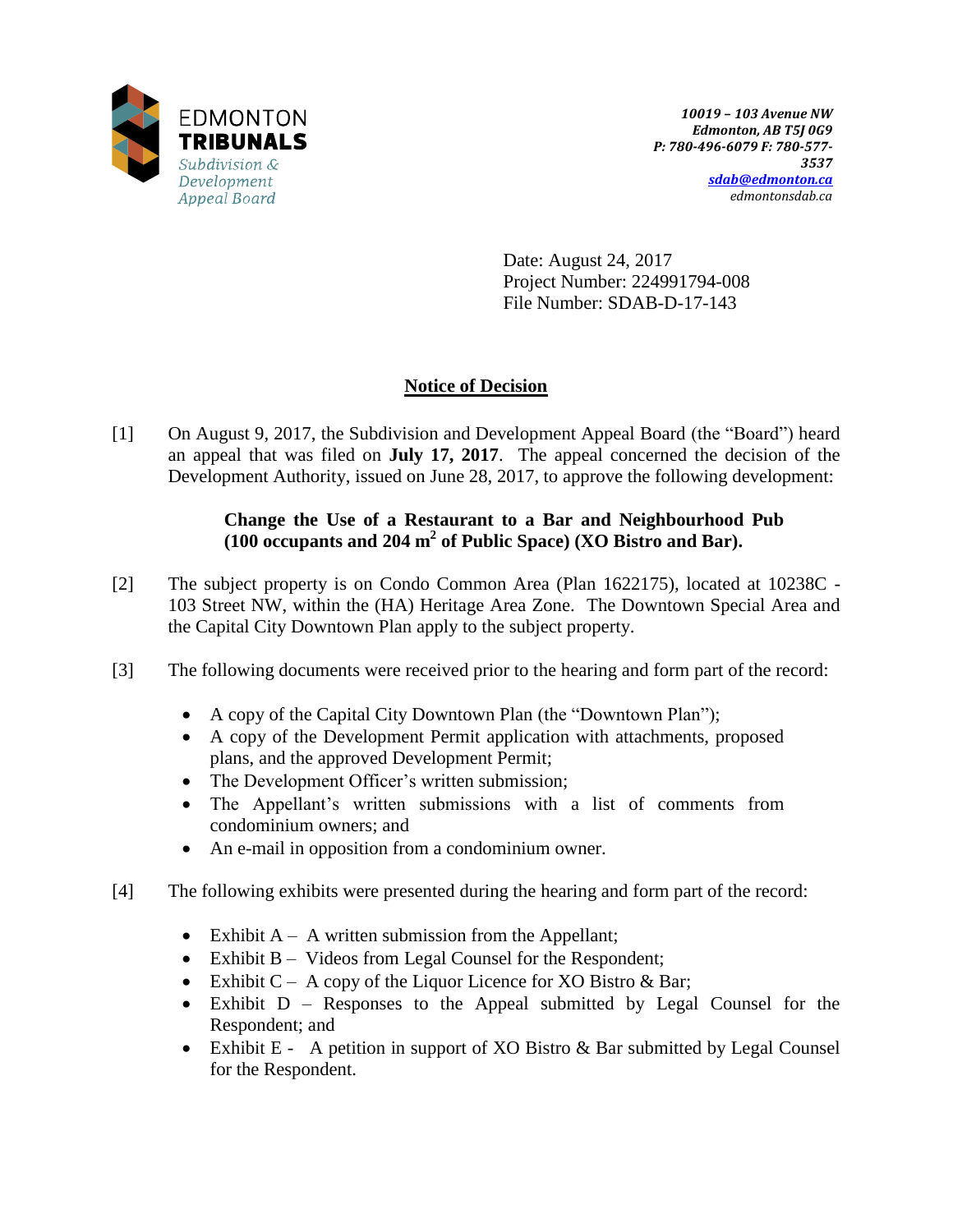#### **Preliminary Matters**

- [5] At the outset of the appeal hearing, the Chair confirmed with the parties in attendance that there was no opposition to the composition of the panel.
- [6] The Chair outlined how the hearing would be conducted, including the order of appearance of parties, and no opposition was noted.
- [7] The appeal was filed on time, in accordance with section 686 of the *Municipal Government Act*, RSA 2000, c M-26 (the "*Municipal Government Act*")
- [8] The Chair recognized Mr. J. Murphy, Legal Counsel for the Respondent on a preliminary matter. Mr. Murphy addressed the receipt of the written submission of the Development Officer because it was not filed in the ordinary course. Mr. Murphy did not request an adjournment to review the submission that he received just prior to the hearing but expressed concern regarding the contents of the report. The matter before the Board is whether or not the proposed use, which in his opinion is a Permitted Use, is appropriate at this location.

In his opinion, the written submission of the Development Officer does not deal with the development permit application before the Board but rather addresses the use of the establishment and the conduct of the owners. The operation of the business is a totally different matter than the acceptability of the use and is outside the purview of the Board. Mr. Murphy referenced the decision in *Dallinga v. Calgary (City),* 1975 Alta SCAD 13 to support his opinion that the conduct of the Respondent is not a relevant consideration before the Board.

#### **Summary of Hearing**

- *i) Position of the Appellant, Mr. G. Isbister, speaking on behalf of Mr. K. Jesus:*
- [9] Mr. Isbister and Mr. Jesus own unit 702 of the subject building. The XO Bistro and Bar is located on the main floor of their building.
- [10] The proposed development will violate section 687(3)(d)(i) of the *Municipal Government Act* because it will interfere with the enjoyment and value of neighbouring parcels of land. It will devalue the residential units in the building and negatively affect the enjoyment of residents.
- [11] Multiple noise complaints have been filed by residents while the business was operating as a Restaurant and allowing a change of use to a Bar and Neighbourhood Pub will only exacerbate the problems.
- [12] Mr. Isbister referenced the Development Officer's written submission and noted that the development would not have been approved if the information regarding the large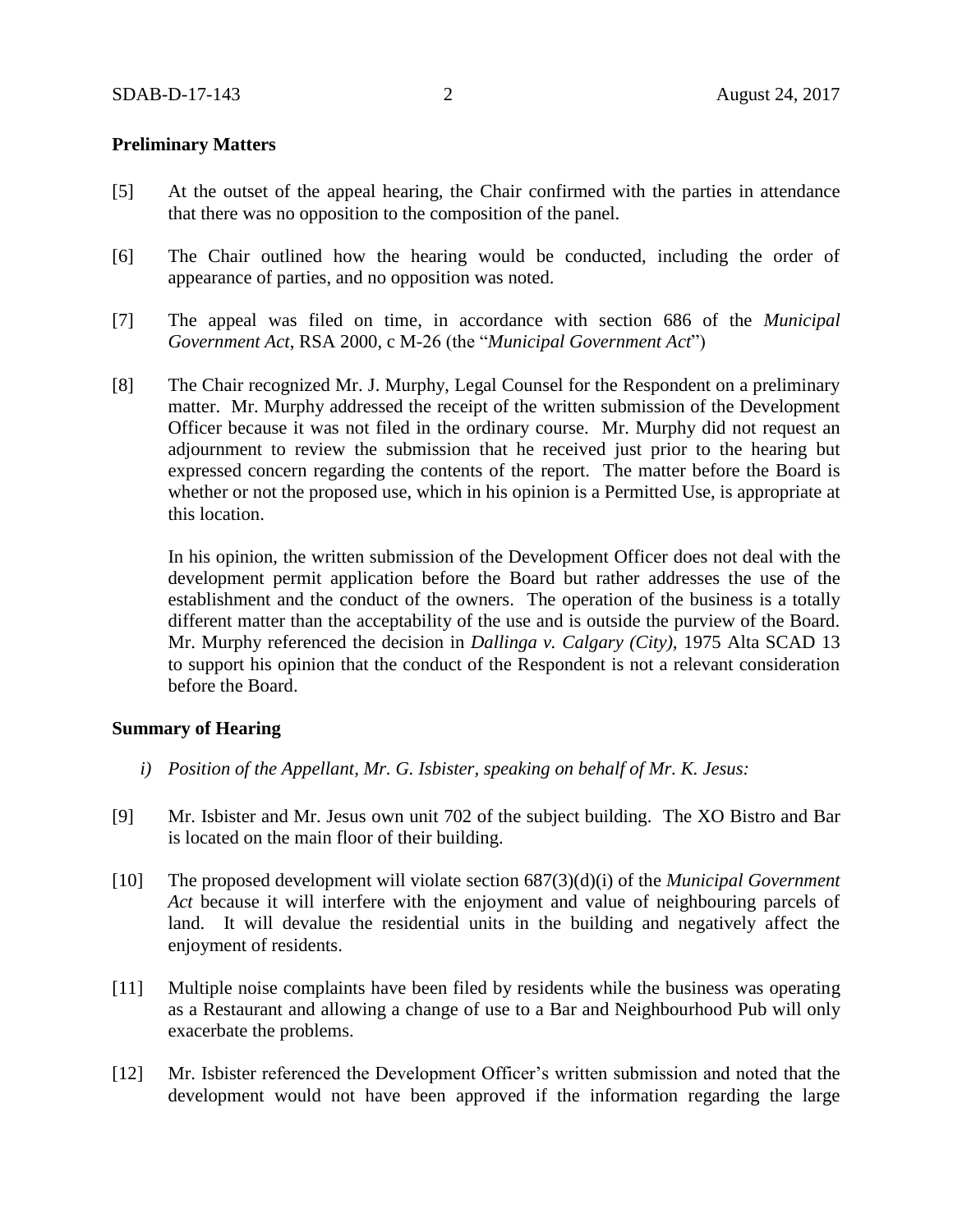amount of noise being generated by the activities on site and numerous noise complaints had been made available. This information is paramount to their appeal.

- [13] The existing development is not in keeping with policy 5.2.1.1 of the Municipal Development Plan (*The Way We Grow*) because all the windows have been covered with a tinted film so that pedestrians on the sidewalk are not able to see inside the establishment. There are no other businesses with this type of window covering in the HA Heritage Zone ("HA Zone") and it is therefore not characteristic of the area. The tinted windows speaks to the type of Bar and Neighbourhood Pub that is being proposed.
- [14] They support the Downtown Plan and the City's goal to increase the number of downtown residents. However, they were unable to find a residential complex that had a Bar and Neighbourhood Pub on the ground level. There are many restaurants attached to residential towers that serve alcoholic beverages similar to XO Bistro and Bar.
- [15] There needs to be a balance of what types of businesses are attached to residential towers. It was their expectation that Bars and Neighbourhood Pubs would be located in close proximity to their residence in the downtown core. However, Bars and Neighbourhood Pubs should not be part of a business model for a residential tower.
- [16] They support downtown businesses and want them to succeed but not at the expense of people who live downtown.
- [17] Section 910.7 of the *Edmonton Zoning Bylaw* (the "*Bylaw*") lists a Bar and Neighbourhood Pub as a Discretionary Use in the HA Zone. In their opinion, a Bar and Neighbourhood Pub is listed as a Discretionary Use because that development is not compatible with the Permitted Use of Apartment Housing.
- [18] They discussed the appeal with neighbouring condominium owners and submitted emails and comments received from the Condominium Board. 30 of the 32 owners contacted supported their appeal.
- [19] They support the City's vision to build a vibrant downtown but development permit applications need to be carefully reviewed to ensure that the developments will not negatively affect downtown residents.
- [20] Mr. Isbister and Mr. Jesus provided the following with respect to questions from the Board:
	- a. The proposed development is not in keeping with the HA Zone because the tinted windows along 103 Street do not promote walkability and a pedestrian-friendly street.
	- b. The proposed change in Use should not be approved because it will be located on the ground floor of a residential tower. It will negatively impact the quality of life of the residents of the building.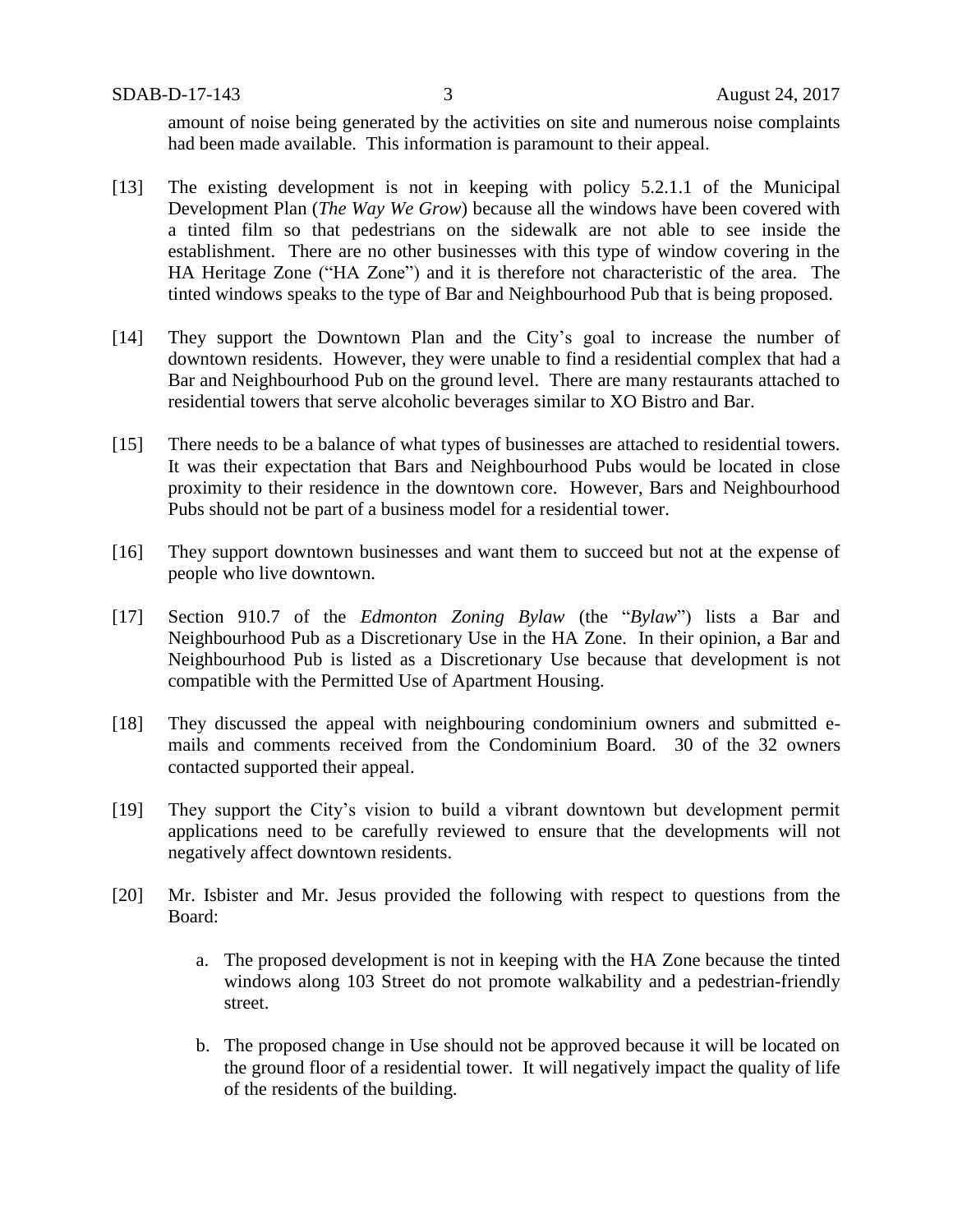- c. Many residents of the building filed complaints because they felt that the existing establishment was already operating as a Bar and Neighbourhood Pub.
- *ii) Position of an affected property owner in support of the Appellant, Mr. S. B. Cong:*
- [21] Mr. Cong owns Unit 302 of the subject building which is located just above the XO Bistro and Bar.
- [22] His primary concern is the excessive noise that is generated by the existing business.
- [23] The business operates until 2:00 a.m. and his tenants are unable to sleep at night.
- [24] He has contacted the Condominium Association and the Edmonton Police Service (the "EPS"). He was advised that the EPS could not do much because the business has a valid business license.
- [25] In his opinion, a Bar and Neighbourhood Pub should not be allowed to operate in a residential building.
- [26] He has spoken with several other condominium owners who expressed similar concerns regarding the problems with noise and inability to sleep at night.
- [27] He took possession of his unit in January, 2017 and leased the unit on May 1, 2017. Soon after his tenants took possession, he received complaints about the excessive noise being generated by the XO Bistro and Bar.
- [28] The noise seems to emanate from the floor and the windows of the establishment.

#### *iii) Position of the Development Officer, Ms. C. Yeung:*

- [29] The proposed development will occupy one of the ground floor commercial units within a mixed-use high rise tower. The residential use fronts onto 103 Street and the residential use screens the parkade in order to provide an active streetscape.
- [30] There are eight restaurants, one bar, and one nightclub located within the same block on the west side of 103 Street.
- [31] Policy 7.9 of the Downtown Plan states that "Bars, Neighbourhood Pubs and Nightclubs are encouraged in the downtown but consider limiting concentrations to prevent overcrowding and public disturbances from concentrating in any one area".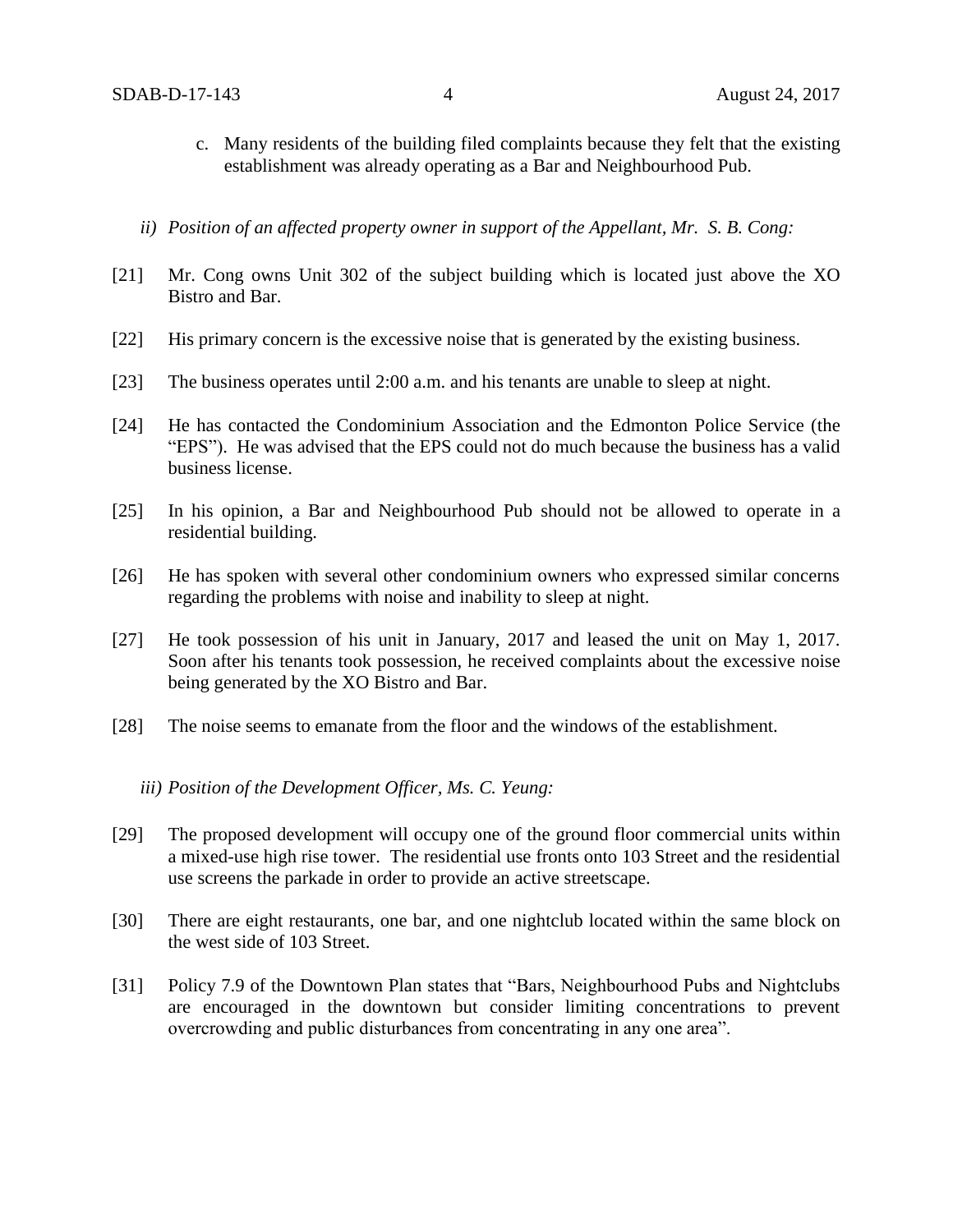Policy 7.10 states that "in order to protect downtown residential areas from the impacts of Bars, Neighbourhood Pubs and Nightclubs, these uses will be controlled through zoning regulations that stipulate location and maximum size".

However, the Downtown Plan does not define "concentration".

- [32] After the development permit was issued she became aware of eight complaints regarding the operation of the establishment had been made to the EPS between March 11, 2017 and June 29, 2017, and that a combination of noise and Bylaw violation complaints had been filed with the City.
- [33] Ms. Yeung invited two Constables from the EPS to the hearing to provide details to the Board regarding the complaints that had been filed and investigated.
- [34] The development permit application was approved on June 28, 2017. The decision to approve the development was based on the development permit submission and information provided through telephone conversations with the Applicant. She discussed the receipt of one noise complaint with the Applicant during her review and was advised that this was a one-off situation that would never happen again.
- [35] Some of the complaints included occasions where a portion of the Public Space was converted into a dance floor, and that multiple complaints had been filed against the establishment. On July 18, 2017 she was provided with a list of violation files from the Public Safety Compliance Team containing notes, video recordings and photographs. These provided insight into the impact that the proposed Bar and Neighbourhood Pub Use would have on the surrounding residential uses, and that the nature of this establishment is a Nightclub Use, which is also a Discretionary use in the HA Zone.
- [36] Based on this information she would likely not have approved the application to operate a Bar and Neighbourhood Pub Use at this location. Further, if an application had been submitted for a Nightclub Use, she would likely not have approved the application because of the multiple noise complaints that had been filed with the EPS and Community Standards or she would have worked with the Applicant to address the noise concerns of nearby residents.
- [37] Ms. Yeung indicated that she stands by her original decision to approve the proposed development because it was made using information that was provided by the Applicant and what was available at that time.
- [38] Ms. Yeung provided the following with respect to questions from the Board:
	- a. She acknowledged that section 910(4)(8)(a) of the *Edmonton Zoning Bylaw* states that "the ground floor level portion of the façade abutting a Public Roadway, other than a lane, shall be comprised of transparent, non-reflective, non-tined and non-obscured glazing" and that a tinted film has been installed on the ground floor windows of this establishment.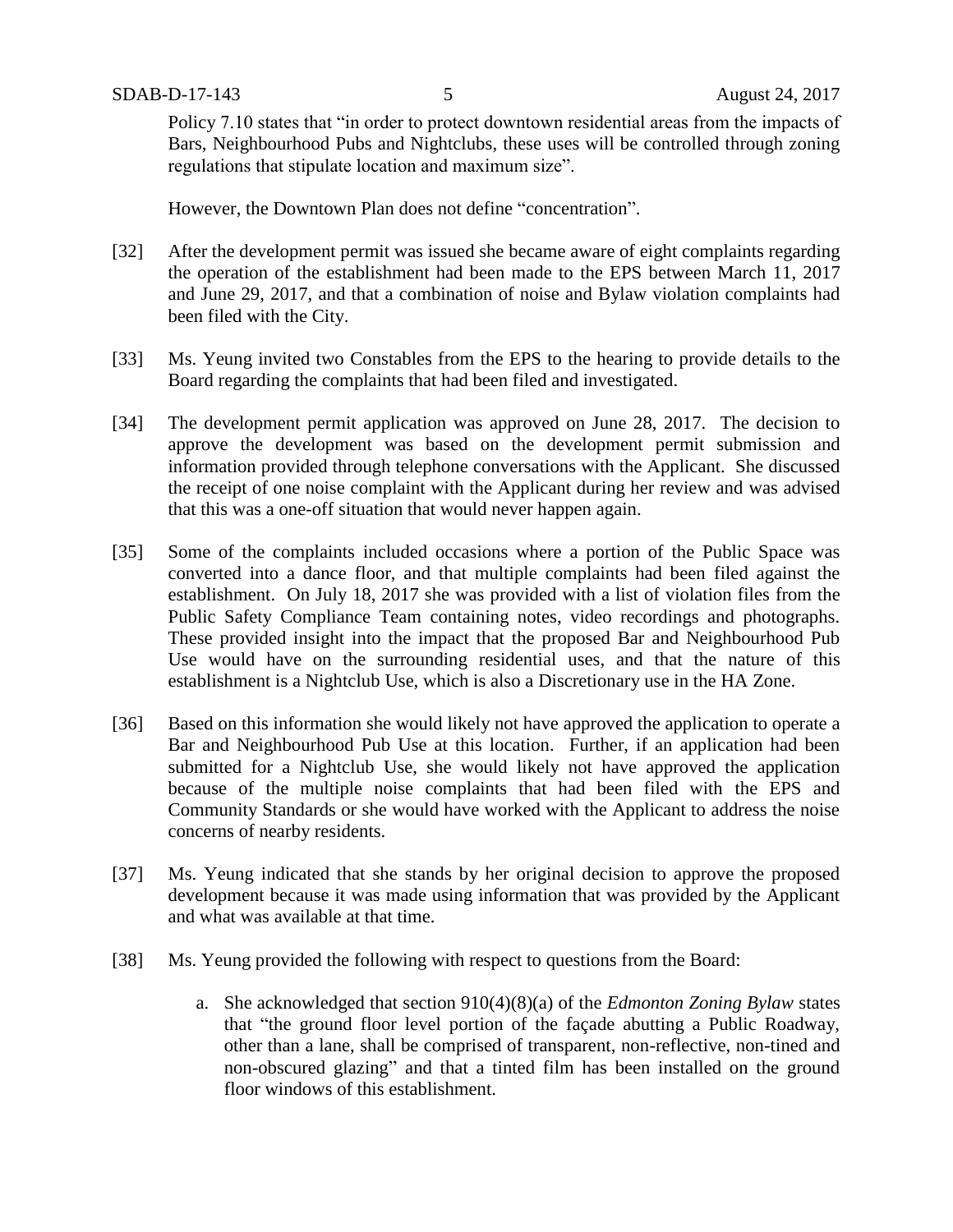This requirement was imposed as a condition on the development permit. It was her opinion that Community Standards should be notified to enforce the original condition of approval.

b. In her opinion, the current business is operating as a Nightclub Use. A Nightclub means "development where the primary purpose of the facility is the sale of alcoholic beverages to the public, for consumption within the premises or off the Site, in a facility where entertainment facilities take up more than 10 percent of the Floor Area."

This Use typically has a limited menu from a partially equipped kitchen/preparation area and prohibits minors from lawfully utilizing the facility.

- [39] Five site visits were made during regular office hours and she never had any concerns regarding the business. However, after reviewing video and photographs provided by the EPS and Community Standards that were taken after regular office hours, it became clear that the business was operating as a Nightclub Use.
- [40] There is one nightclub with a maximum occupancy of 273 persons operating north of the subject site and one bar with a maximum occupancy of 250 persons operating south of the subject site on the same block.
- [41] The impact of the proposed change in Use on neighbouring property owners was considered during her review. If evidence had been provided that noise or public disturbance was a problem, attempts would have been made with the Applicant to address the problems.
- [42] City Council acknowledged the impact of Bars and Neighbourhood Pubs in the HA Zone by limiting the size to less than 100 occupants and 120 square metres of Public Space.
- [43] If more than 10 percent of the total Floor Area is being used for entertainment purposes it would be considered a Nightclub Use.
- [44] Ms. Yeung advised that Constable Williams and Constable Wong of the EPS were in attendance to provide evidence to the Board regarding the current operation of the XO Bistro and Bar.
	- *iv) Position of Constable Williams and Constable Wong of the Edmonton Police Service*
- [45] Constable Williams and Constable Wong advised that they both work exclusively in the downtown core and have walked through the XO Bistro and Bar on several occasions. On those occasions it was observed that a DJ was playing live music, more than 10 percent of the Floor Area had been converted into a dance floor, bottle service was being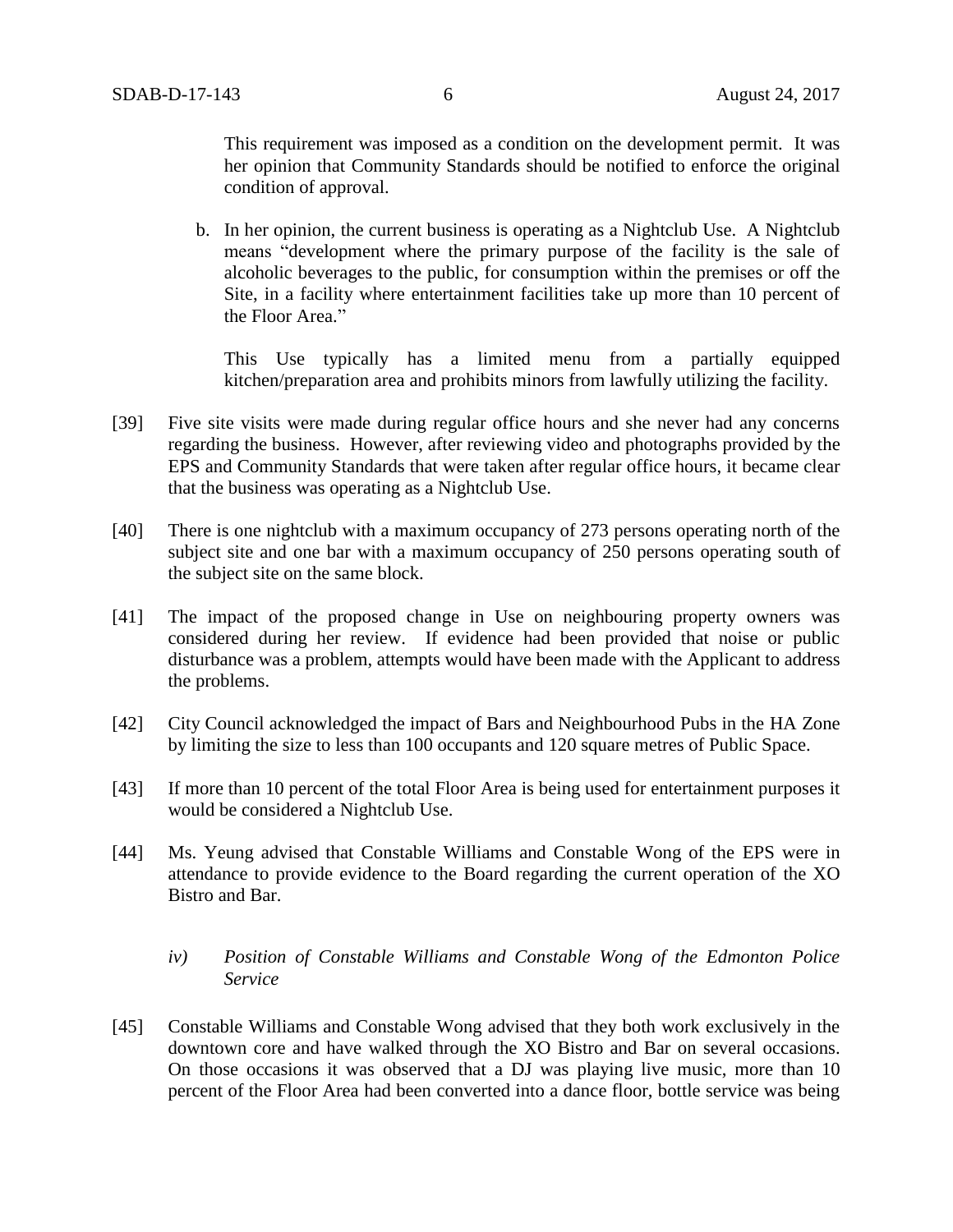provided at tables, and the noise was excessive. It was clear that the business was not operating within the limits of the approved development permit for a Restaurant.

The owners were advised that they were in contravention of the approved development permit but continued to operate as a Nightclub. The EPS responded to a 20 person fight outside the establishment. They also noted that the windows are tinted and through their experience it is apparent that the tinted windows distinguish when a venue is operating as a Restaurant or as a Bar or Nightclub.

- [46] At this point the Chair acknowledged the concerns of the Constables but advised that the Board's authority is to decide whether or not the proposed change in Use from a Restaurant to a Bar and Neighbourhood Pub is compatible with surrounding land uses. There are other processes in place including the issuance of a Stop Order by the Development Compliance Branch or Community Standards to address the concerns if it is determined that the business is operating outside an approved development permit.
- [47] It was the opinion of the Constables that approving a change in Use at this location would be detrimental to the neighbourhood because it will add another Bar into the HA Zone that already has a high concentration of Bars, Pubs and Nightclubs. They questioned the benefit of adding another Bar and Neighbourhood Pub at this location.
- [48] The Constables indicated that allowing the proposed change in Use will unduly interfere with the neighbourhood and impact the use and enjoyment of residents of the mixed use tower. The Restaurant existed when the building opened and it was their opinion that the Use should remain a Restaurant. Allowing the proposed change in Use will exacerbate the problems and negatively impact the street and the HA Zone.
	- *v) Position of the Respondent, Mr. J. Murphy, Legal Counsel for Mr. V. Lam, representing XO Bistro and Bar:*
- [49] A PowerPoint Presentation, marked *Exhibit B*, was used to show videos of the subject site that were taken on August 8, 2017 to provide context of the building and the location.
- [50] This is a unique development permit application because it includes two separate businesses, a Bubble Tea Room on the mezzanine level of the condominium unit and the XO Bistro and Bar on the ground level of the unit. The unit is leased to one entity that controls both businesses.
- [51] The development permit application was made in response to concerns and complaints. The Bar has been operating since the outset of the business. This portion of the facility complies with the definition of a Bar and Neighbourhood Pub Use. It is not operating as a Nightclub Use.
- [52] He acknowledged that a DJ is brought in to play music, chairs are moved and people dance in the facility on occasion.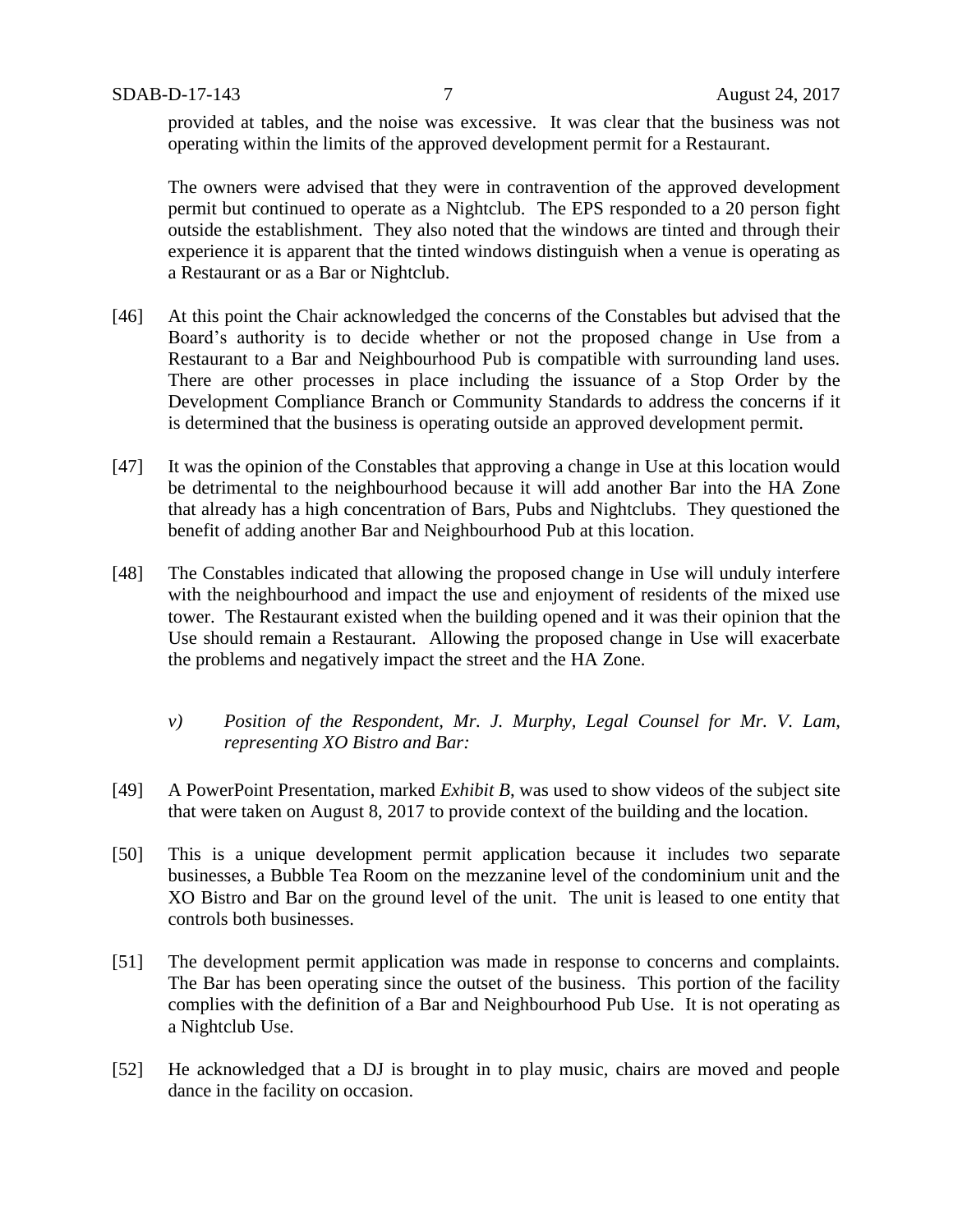- [53] The building is located across the street from the City Centre West parkade and on 103 Street south of Rogers Place. XO Bistro and Bar is located in the Ultima Condominium Tower.
- [54] A tinted film was placed on the southern facing windows to remedy problems created by the sun. The tinted film was also placed on the northern facing windows to screen a storage room. The Condominium Association asked the owner to install the tinted film on the windows along 103 Street to provide consistency. However, the tinted film can be removed to comply with section 910.4(8)(a) of the *Edmonton Zoning Bylaw* if required by the Board.
- [55] Kelly's Pub operates from a residential tower (The Icon) located at 10452 104 Street in the HA Zone. In fact, the *Edmonton Zoning Bylaw* allows that Bar as a Permitted Use for less than 100 occupants and less than 120 square metres of Public Space.
- [56] The total floor area of the subject condominium unit is 271.5 square metres on the ground floor and 60.5 square metres on the mezzanine level. If these businesses had two separate development permits, the size of the Public Space for the Bar and Neighbourhood Pub would be close to allowable as a Permitted Use.
- [57] If a DJ is brought in on occasion on the weekends, some of the tables are moved from the centre of the floor to provide room for people to dance. This is allowed in a Bar and Neighbourhood Pub provided that the space does not encompass more than 10 percent of the Floor Area. This only happens on occasion and is not a permanent situation.
- [58] A copy of the AGLC Liquor Licence for the XO Bistro and Bar, marked *Exhibit C*, was submitted to confirm that the only the main floor is licensed, minors are allowed Monday to Sunday, between the hours of 10:00 a.m. and 10:00 p.m.
- [59] Section 7.1(3)(b) of the *Edmonton Zoning Bylaw* states:

Where specific purposes or activities do not conform to any Use definition or generally conform to the wording of two or more Use definitions, the Development Officer may, at their discretion, deem that the purposes or activities conform to and are included in that use which they consider to be the most appropriate. In such a case, the use shall be considered a Discretionary Use, whether or not the Use is listed as a Permitted Use or Discretionary Use within the applicable Zone.

In this case, the available Use Classes are described in section 7.4 of the *Edmonton Zoning Bylaw* and include Bar and Neighbourhood Pub, Nightclub, Restaurant or Specialty Food Service because of the Bubble Tea Parlour.

[60] Because minors are not allowed after 10:00 p.m. a Nightclub Use could be considered. However, a full menu is offered from a full equipped kitchen and preparation area and the entertain facilities do not take up more than 10 percent of the Floor Area. The business is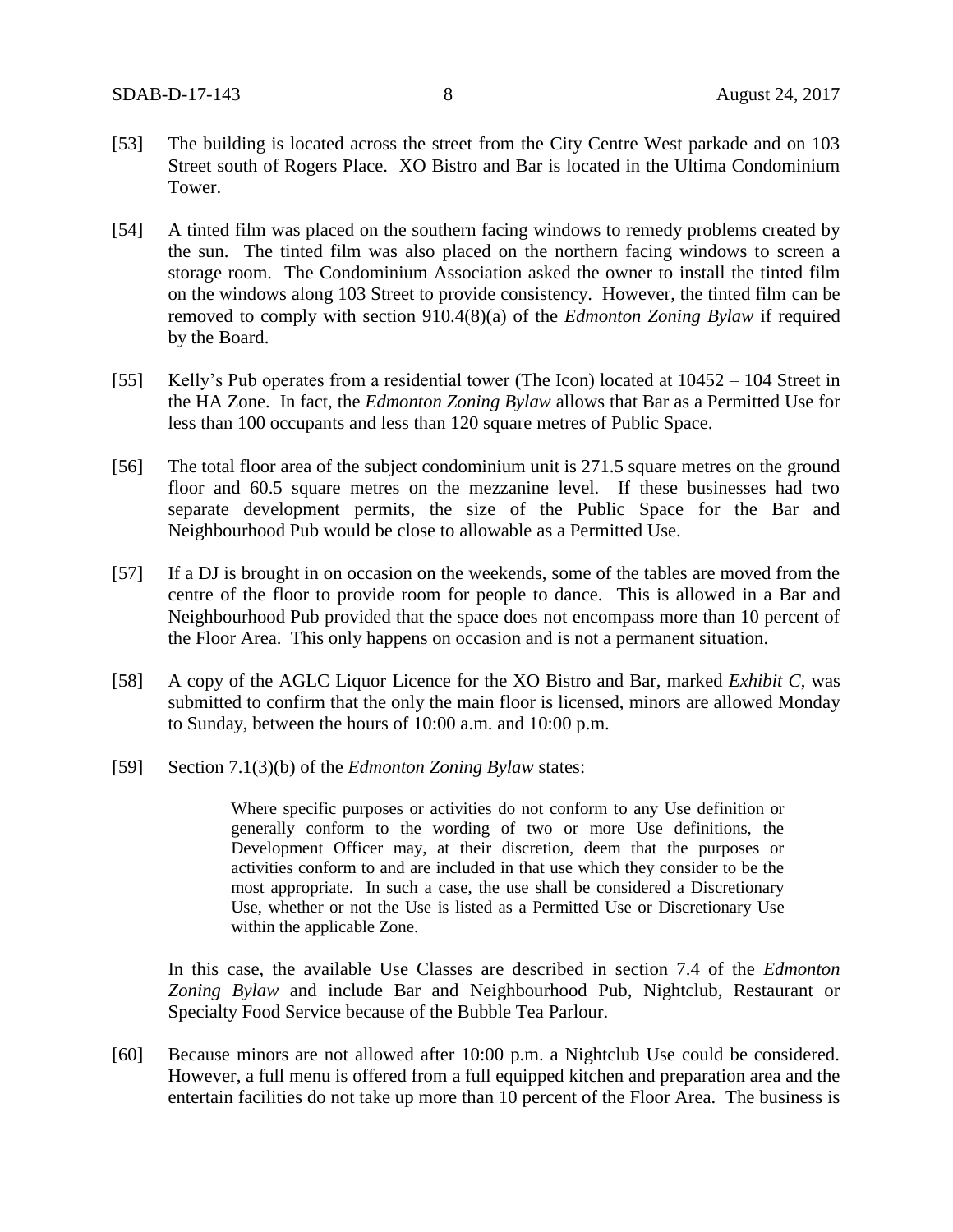operating as a Restaurant during the day and a Bar and Neighbourhood Pub in the evening in an attempt to survive and remain competitive.

- [61] In his opinion, the correct choice from the list of available Uses is Bar and Neighbourhood Pub, only because minors are prohibited from patronizing the establishment during at least some portion of the hours of operation.
- [62] The subject unit is split approximately 79/21 between the XO Bistro and Bar and the Bubble Tea Parlour and there can be no more than 100 occupants.
- [63] City Council considered the concentration of bars, neighbourhood pubs, and nightclubs in the HA Zone by limiting a Permitted Use to less than 100 occupants and less than 120 square metres of Public Space. Any application that exceeds those requirements has to be considered as a Discretionary Use.
- [64] The subject site is located across 103 Street from a parkade and south of Rogers Place which in his opinion is a reasonable location. The owners of the XO Bistro and Bar are learning how to manage the crowds from Rogers Place as are all of the other bar and nightclub owners in the area. There is a learning curve and they will become better owners and operators. He noted that the owners have never been fined.
- [65] In Mr. Murphy's opinion, the noise problems being experienced by the condominium owners in this building are related to the fact that the building transmits sound. He acknowledged that this is a problem but that it is not a land use planning problem. The only land use planning issue is whether or not a Bar and Neighbourhood Pub is appropriate for this location.
- [66] The Development Officer approved the development permit application based on a review of the information that was initially provided and only had second thoughts after information was received regarding noise complaints that had been filed.
- [67] It was noted that the only complaints filed were received from residents of the building. Mr. Murphy submitted a petition of support, containing the signatures of 22 condominium units and e-mails from two additional owners, marked *Exhibits D and E*. There is mixed support and opposition from owners who reside in the same building.
- [68] In his opinion, the concerns of the owners are related to the users of the business and not the Use itself. However, without the complaints there would be no reason to refuse this development permit application.
- [69] The neighbourhood can absorb the proposed development because of the small size of the Use.
- [70] The Condominium Bylaw of the subject building states that noise shall not exceed 65 decibels during the evening hours and 76 decibels during day time hours. To this extent, it is a private legal issue between the Condominium Association and the owners/operators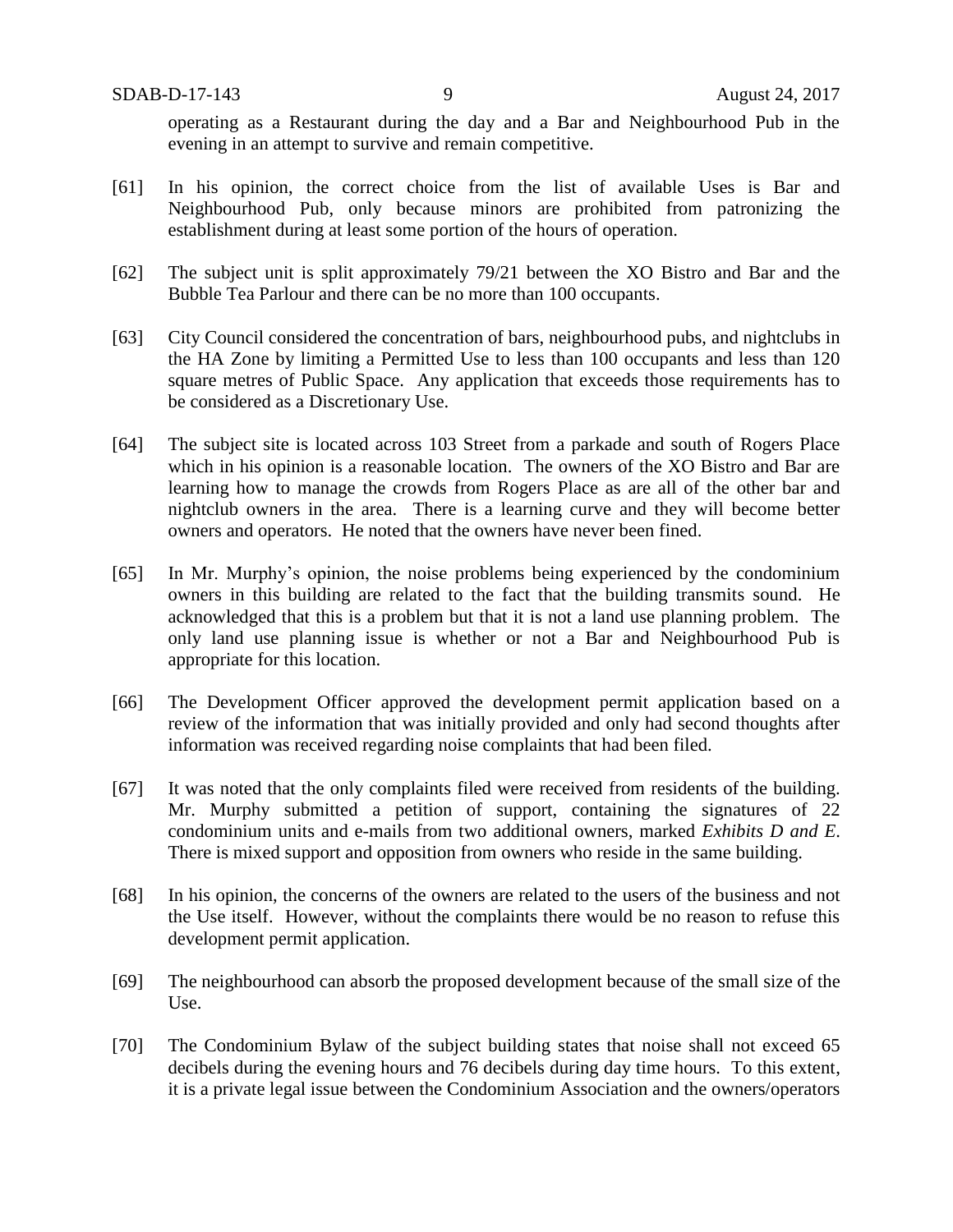of the proposed Bar and Neighbourhood Pub. Property owners have the opportunity to address noise concerns through the Condominium Bylaws.

- [71] Discussions have been held regarding the noise problems and possible solutions. The Applicant is prepared to undertake actions to mitigate the problems and is amenable to the imposition of the following conditions:
	- a) That no outside speakers shall be allowed.
	- b) Subwoofers associated with the sound system are not allowed on site on either a permanent or temporary basis.
	- c) Reasonable steps will be taken to remove speakers from the floor, either by suspending the speakers from the ceiling or setting the speakers on isolators. The sound system speakers shall be isolated from the structure of the building.
	- d) The owner shall investigate and if reasonable, install acoustic baffling systems in the ceiling.
- [72] Mr. Murphy provided the following with respect to questions from the Board:
	- a. The Bubble Tea Shop closes earlier than the XO Bistro and Bar.
	- b. The owners would be amenable to the imposition of a condition that business activities occurring on the main floor shall not migrate to the mezzanine level of the condominium unit.
	- c. The owners currently install signage at the bottom of the stairs when the Bubble Tea Shop is closed. Liquor cannot be served on the mezzanine level. The hours of operation are currently 11:00 a.m. to 11:00 p.m. but the owners may want to open earlier in the future.
	- d. A DJ and dancing is allowed mostly on weekends.
	- e. In his opinion, Bars and Neighbourhood Pubs are compatible with residential uses. Similar applications are being approved in other locations in the City, specifically Kelly's Pub located on 104 Street in a residential tower.
	- f. City Council's vision for downtown is to provide walkable neighbourhoods. High rise buildings must have commercial space on the ground floor. This will result in the development of Restaurants and Bars because other commercial uses are limited.
	- g. Different Zones have different development regulations regarding separation distances between a Bar and Neighbourhood Pub and Residential Uses.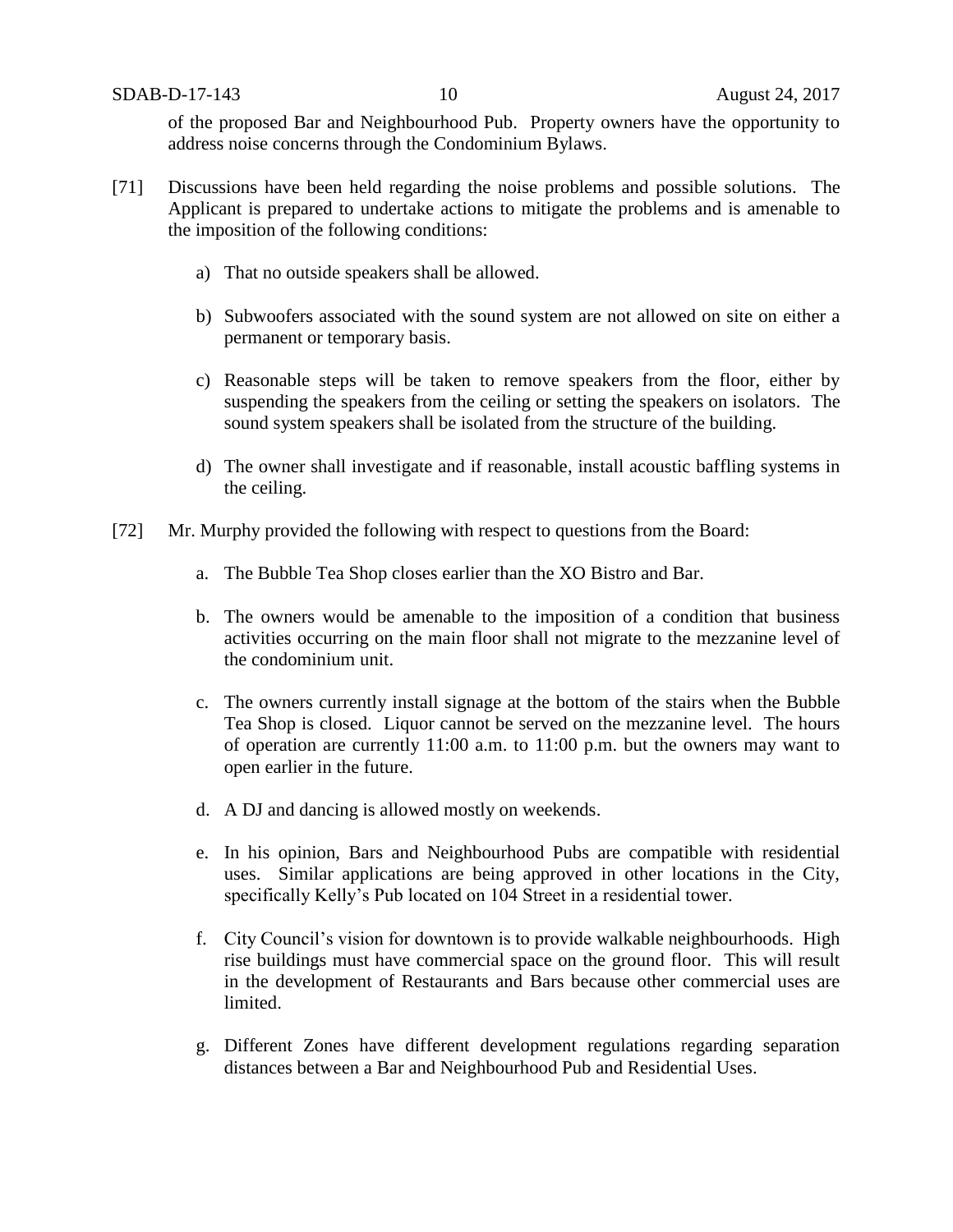- h. He would not be amenable to a condition limiting the hours of operation when the hours of operation of similar businesses in the area are not restricted.
- vi) *Rebuttal of the Appellants, Mr. G. Isbister and Mr. K. Jesus*:
- [73] They expect to live in close proximity to Bars and Neighbourhood Pubs because they live downtown. However, in their opinion, they should not be permitted in a residential tower.
- [74] They acknowledged Kelly's Pub is located in a residential tower. However, they noted that the residential tower (The Icon) is set back farther from the street, which increases the separation space between the Bar and Neighbourhood Pub and the condominium units. There are several more storeys between Kelly's Pub and the residential units.
- [75] They agree with the EPS Constables that the proposed change in Use could affect the quality of life of residents in the area.
- [76] They reiterated that the concerns of the Development Officer and the noise complaints are paramount to their position regarding the proposed development.
- [77] They support downtown development and want businesses to succeed but not at the expense of the quality of life for downtown residents.
- [78] Mr. Jesus and Mr. Isbister provided the following with respect to a question from the Board:
	- a. They would be amenable to the imposition of all of the conditions suggested by Legal Counsel for the Respondent. It shows good will on the part of the owner to address the concerns of the residents and implement changes to resolve them.

## **Decision**

- [79] The appeal is **DENIED** and the decision of the Development Authority is **CONFIRMED**. The development is **GRANTED** as approved by the Development Authority, subject to the following **CONDITIONS**:
	- 1. The sound system shall not contain subwoofers or outdoor speakers.
	- 2. Amplification systems (speakers) shall be isolated from the structure of the building either by using floor isolators or a non-rigid suspension system installed in the ceiling.
	- 3. The Applicant shall install an acoustical baffling system in the ceiling.
	- 4. The mezzanine level shall not operate past 11:00 p.m.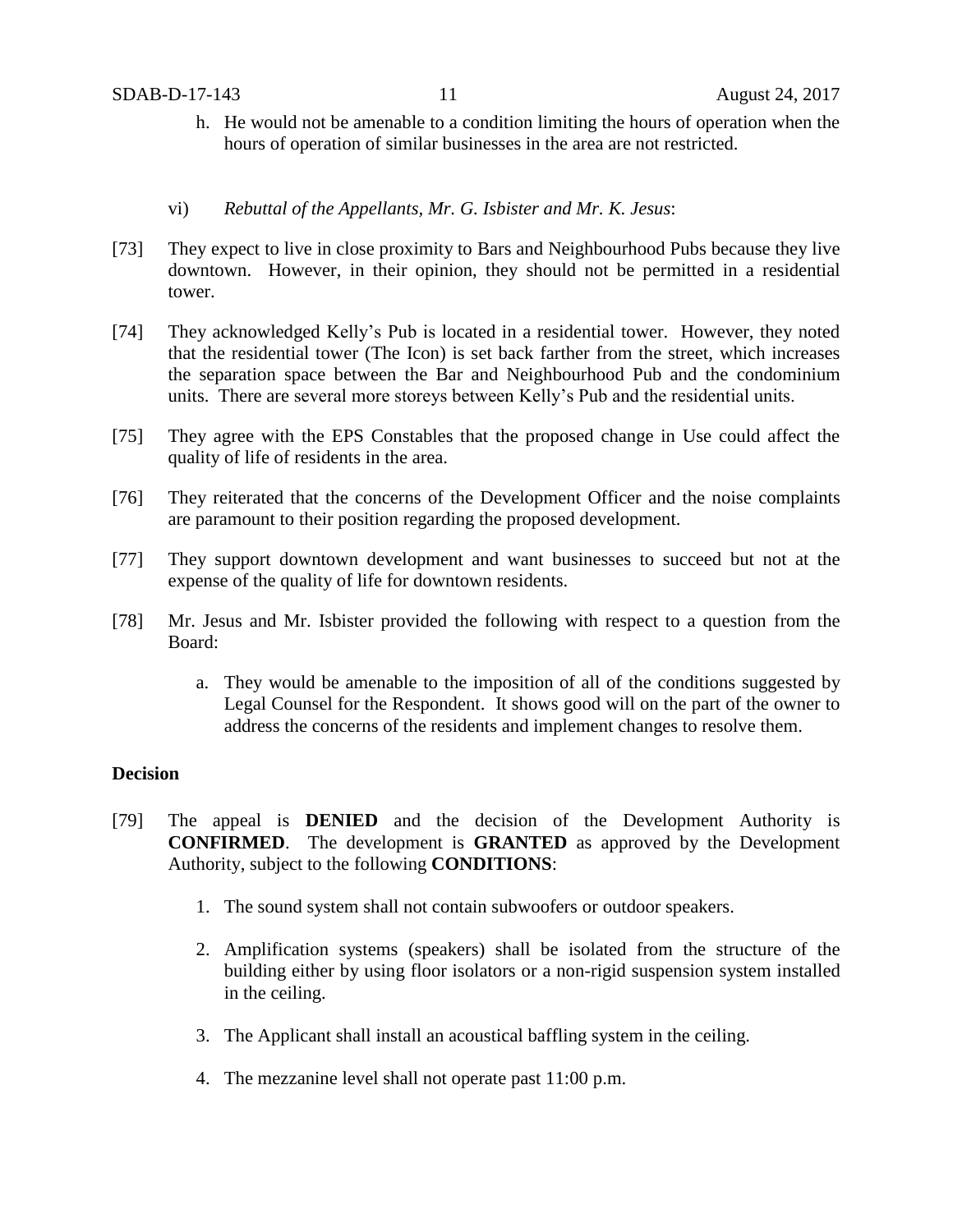- 5. Entertainment facilities like a dance floor shall at no time occupy more than 27 square metres of the Floor Area.
- 6. The tinted film on the windows abutting 103 Street NW shall be removed.
- 7. Any outdoor lighting for any development shall be located and arranged so that no direct rays of light are directed at any adjoining properties, or interfere with the effectiveness of any traffic control devices (Reference section 51 of the *Edmonton Zoning Bylaw*).
- 8. The maximum occupancy based on the proposed Public Space is 100 persons. Any increase in Public Space or occupancy shall require separate development approval.

### **Reasons for Decision**

- [80] Bars and Neighbourhood Pubs, for more than 100 occupants and 120 square metres of Public Space, is a Discretionary Use in the (HA) Heritage Area Zone.
- [81] The proposed development complies with all of the development regulations contained in section 910.7 of the (HA) Heritage Area Zone.
- [82] The issue before the Board was whether or not the proposed Discretionary Use for a Bar and Neighbourhood Pub is reasonably compatible with surrounding land Uses.
- [83] Section 7.4(39) of the *Edmonton Zoning Bylaw* defines a Nightclub as:

development where the primary purpose of the facility is the sale of alcoholic beverages to the public, for consumption within the premises or off the Site, in a facility where entertainment facilities take up more than 10 percent of the Floor Area. This use typically has a limited menu from a partially equipped kitchen/preparation area and prohibits minors from lawfully utilizing the facility. Typical uses include dance clubs, caberates, nightclubs, lounges, neighbourhood pubs and bars, beverage rooms, and cocktail lounges. This Use does not include Cannabis Lounges.

[84] Section 7.4(6) of the *Edmonton Zoning Bylaw* defines a Bar and Neighbourhood Pub as:

development where the primary purpose of the facility is the sale of alcoholic beverages to the public, for consumption within the premises or off the Site. This Use typically has a limited menu and minors are prohibited from patronizing the establishment during at least some portion of the hours of operation. Typical Uses include neighbourhood pubs, bars, beverage rooms, and cocktail lounges. This Use does not include Cannabis Lounges.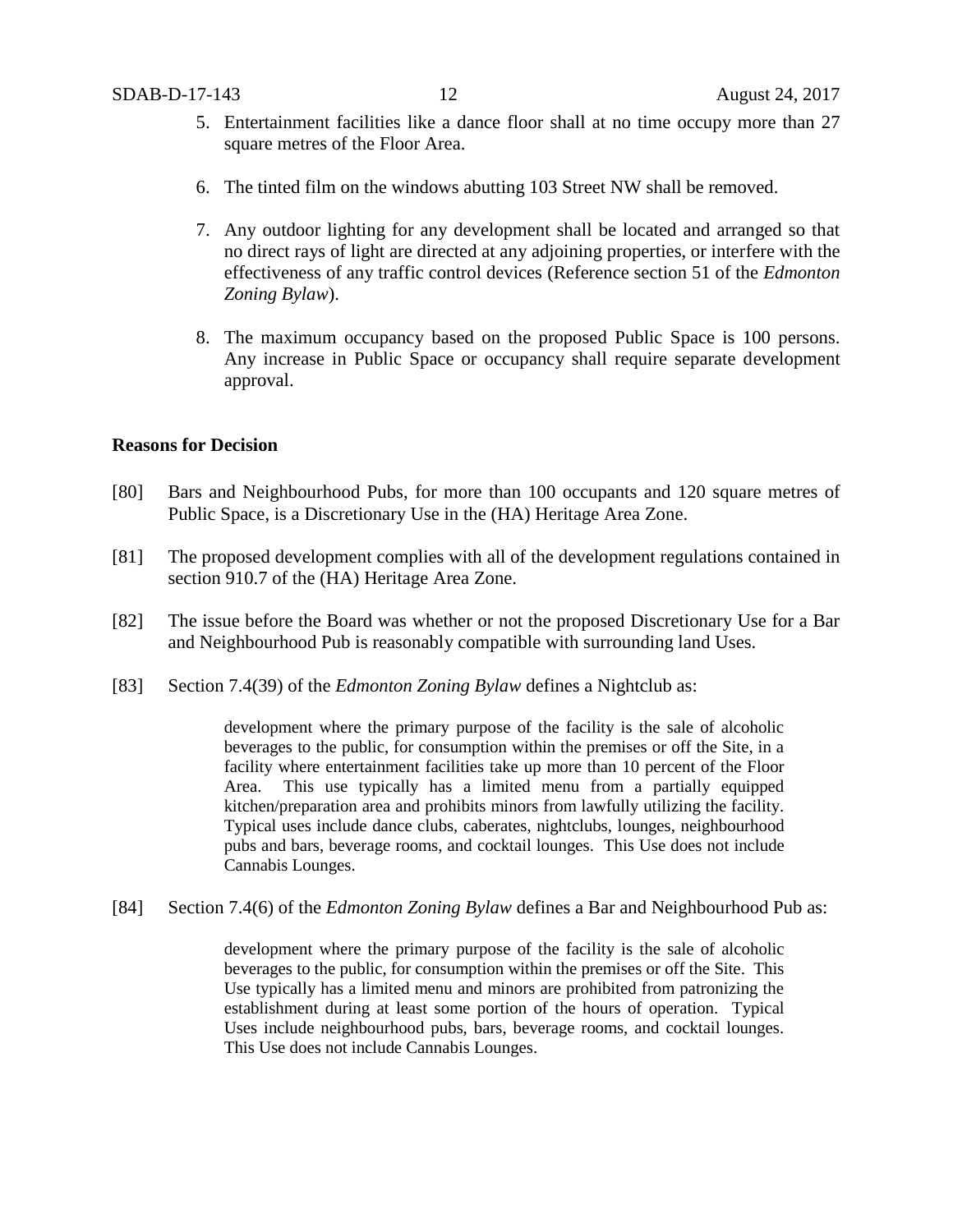#### SDAB-D-17-143 13 August 24, 2017

- [85] Evidence was provided that the proposed development has a fully equipped kitchen and in addition to the sale of alcohol, the service of food is a primary purpose of the facility. The entertainment facility that is used on an occasional basis does not occupy more than 10 percent of the Floor Area and minors are allowed on the premises until 10:00 p.m.
- [86] Based on this information, the Board finds that the proposed change in Use most appropriately fits the definition of a Bar and Neighbourhood Pub, pursuant to section 7.4(6) of the *Edmonton Zoning Bylaw* and is not a Nightclub.
- [87] The primary concern of the Appellants and other affected property owners is the noise generated late into the night by the Use that is currently operating from the subject site. In their opinion, the noise will increase if the proposed Bar and Neighbourhood Pub is approved at this location.
- [88] The Board acknowledges the noise concerns of affected residents but notes that feedback from residents of the building was mixed as evidenced by the submission of a petition of support for the proposed development as well as a petition of support for the appeal. To this end the Board has imposed conditions in an attempt to mitigate the transmission of sound from the proposed Bar and Neighbourhood Pub on the ground floor to the residents of the building who reside on the lower floors of the building.
- [89] The subject site is located within the Capital City Downtown Plan (the "Downtown Plan") and is subject to section 910, the *Downtown Special Area*. The Downtown Plan contains the following policies:

Policy 7.9 "Bars, Neighbourhood Pubs and Nightclubs are encouraged in the Downtown but consider limiting concentrations to prevent overcrowding and public disturbances from concentrating in any one area." and

Policy 7.10 "In order to protect downtown residential areas from the impacts of Bars, Neighbourhood Pubs and Nightculbs, these uses will be controlled through zoning regulations that stipulate location and maximum size."

- [90] Bars and Neighbourhood Pubs are encouraged by the Downtown Plan, subject to concentration conditions. The Board also notes that Bars and Neighbourhood Pubs with the same number of occupants as the proposed development but with a slightly smaller Public Space is listed as a Permitted Use in the (HA) Heritage Zone.
- [91] The Board finds that the proposed development does follow the directions of City Council to allow this type of Discretionary Use if consideration is given to the issue of the concentration of these types of facilities in one area.
- [92] Evidence was provided that there are other Bars and Neighbourhood Pubs and Nightclubs operating along 103 Street, in close proximity to the subject Site. However, the Board finds that any concerns regarding the concentration of these types of facilities will be mitigated given the relatively small size of the proposed development which is restricted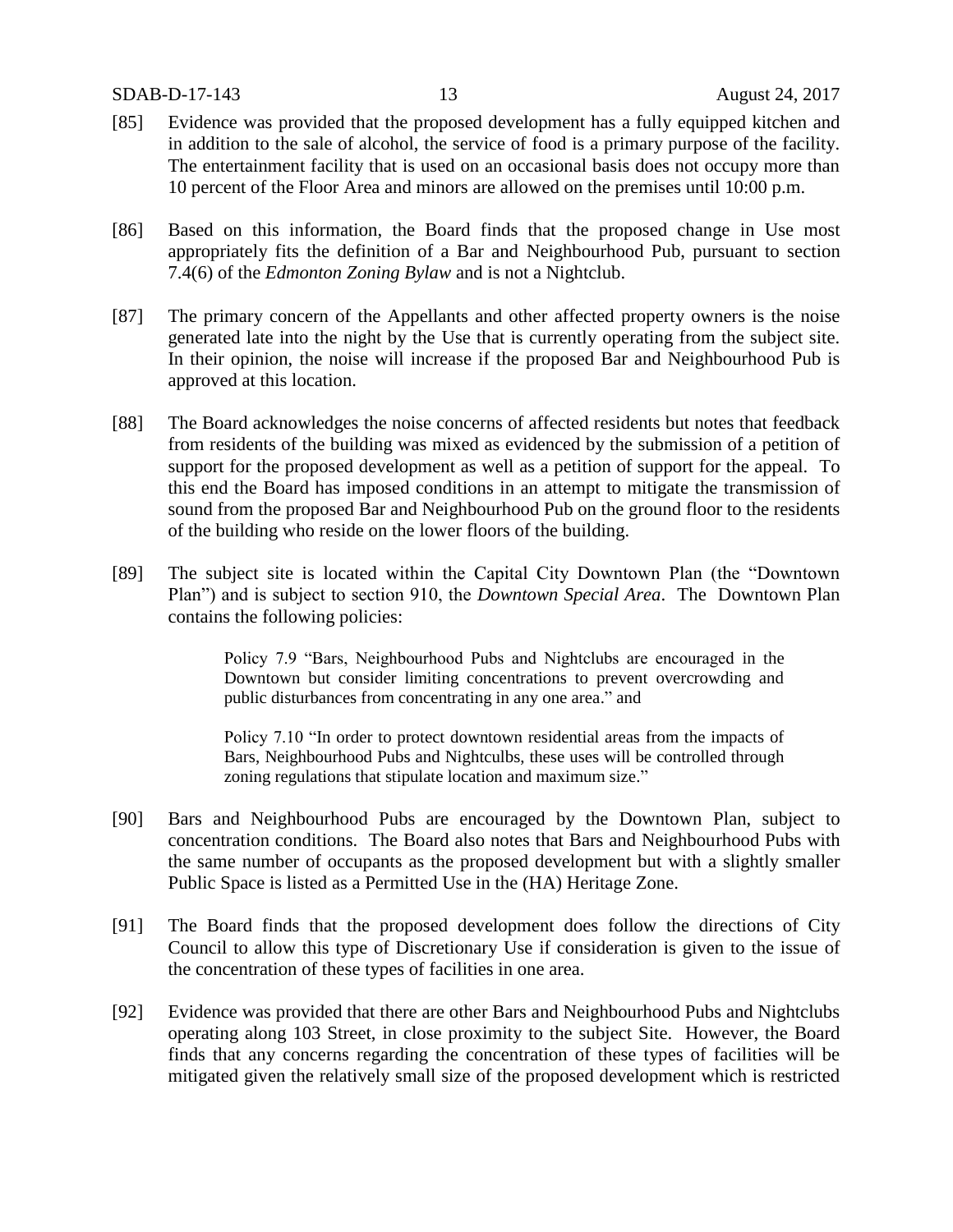SDAB-D-17-143 14 August 24, 2017

to 100 occupants, and the fact that the building is located across the street from the City Centre Mall and parkade,

[93] Section 910.4(8)(a) of the *Downtown Special Area* states:

The ground floor level portion of the façade abutting a Public Roadway, other than a lane, shall be comprised of transparent, non-reflective, non-tinted, nonobscured glazing.

- [94] Evidence was provided by the Appellants that a tinted, reflective glaze has been installed on the windows fronting onto 103 Street.
- [95] The Respondent asked the Board to consider granting a variance to section 910.4(8)(a) to allow the tinted glaze to remain on the ground floor windows that fronts 103 Street.
- [96] The City's Smart Choices Program contained in the Downtown Plan identifies 8 different initiatives, specifically "to develop a more compact, walkable downtown, and transitoriented City with improved building and site design and vibrant and engaged communities".

The Board finds that the tinted windows fronting 103 Street are not in keeping with these goals because they reduce the vibrancy and engagement that occupants of the facility have with pedestrians on the sidewalk along 103 Street. The variance has not been granted because it does not comply with the initiatives of the City's Smart Choices Program and will negatively impact the amenities of the neighborhood.

- [97] Accordingly, the Board has imposed a condition on the approval that the tinted glaze that has been installed on the ground floor windows that fronts 103 Street must be removed to comply with section 910.4(8)(a) of the *Edmonton Zoning Bylaw*.
- [98] With the attached conditions, the Board finds that the proposed Bar and Neighbourhood Pub is reasonably compatible with surrounding land Uses and is in keeping with the Policy Goals established by City Council in the Downtown Plan.
- [99] For all of the above reasons, the appeal is denied and the development is granted subject to the conditions imposed by the Board.

Mr. I. Wachowicz, Chair Subdivision and Development Appeal Board